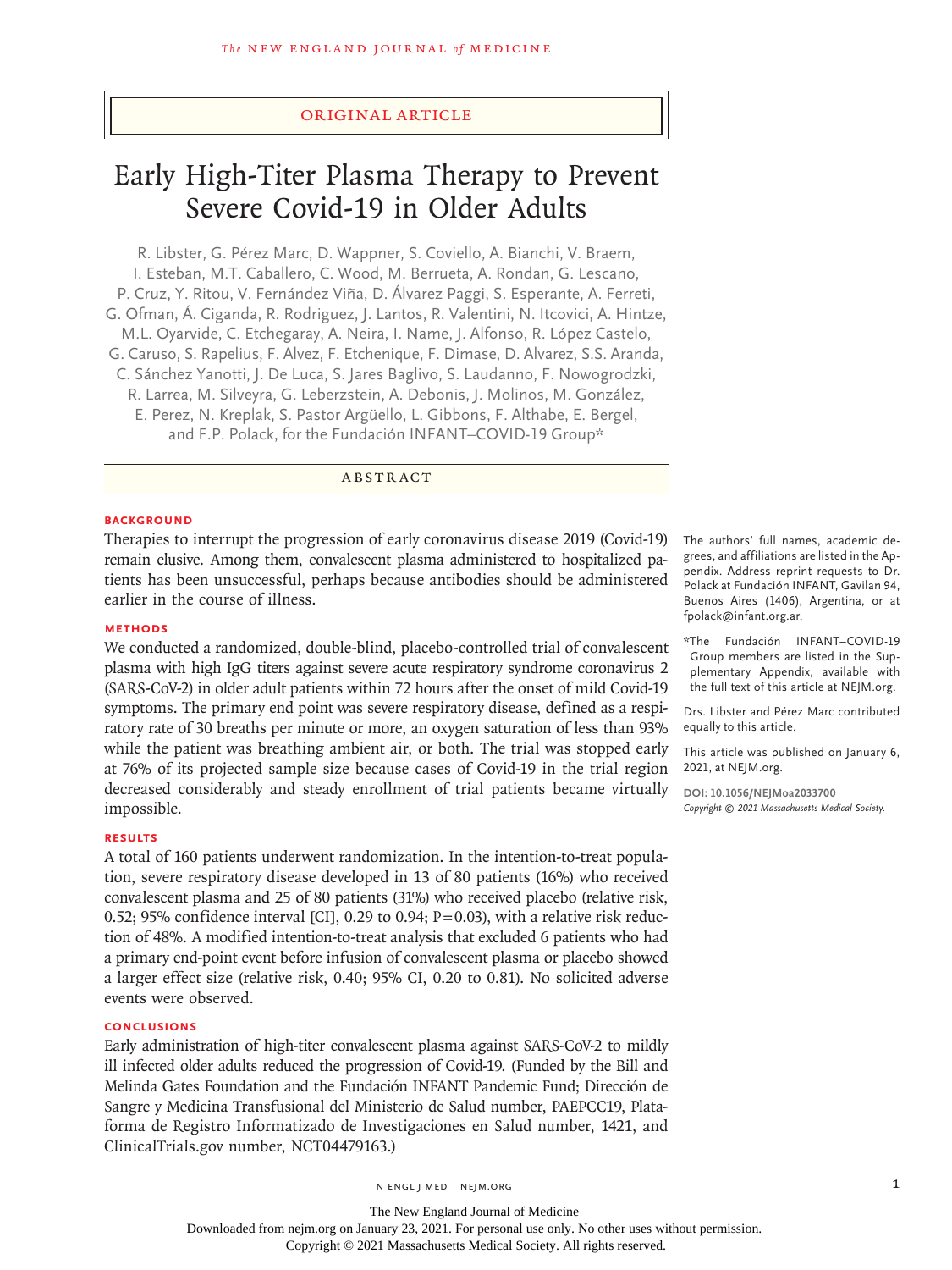EVERE ACUTE RESPIRATORY SYNDROME CORONATIONS 2 (SARS-COV-2), the etiologic agent of coronavirus disease 2019 (Covid-19), causes a particularly severe illness in older adults. evere acute respiratory syndrome coronavirus 2 (SARS-CoV-2), the etiologic agent of coronavirus disease 2019 (Covid-19), The percentage of these patients who are hospitalized is high, and most deaths from Covid-19 worldwide occur in this age group.<sup>1,2</sup> Various coexisting conditions adversely affect the prognosis in patients with Covid-19, regardless of age. These conditions include hypertension, diabetes, cardiovascular disease, obesity, chronic renal failure, and chronic obstructive pulmonary disease  $(COPD).<sup>1,2</sup>$ 

Treatments for Covid-19 in the early stages of the disease remain elusive. Few strategies provide benefit, several have failed, and others are being evaluated.3-12 Among the strategies under investigation is the infusion of specific antibodies that are present in the plasma of convalescent patients.<sup>7-12</sup> Plasma infusions have not been commonly associated with adverse events $13$  and have been associated with improved outcomes in patients who have had other diseases.<sup>14-16</sup> However, antibodies in plasma must be administered soon after infection in order to be effective.14-16

In hospitalized patients with Covid-19, the infusion of convalescent plasma against SARS-CoV-2 late in the course of illness has not shown clear benefits and, consequently, the most appropriate antibody concentrations for effective treatment are unclear.<sup>7-12</sup> We evaluated whether convalescent plasma with high SARS-CoV-2 antibody titers, administered within 72 hours after the onset of mild symptoms, would be efficacious in preventing progression to severe disease in older adult patients with Covid-19.

## Methods

#### **Trial Design and Oversight**

We conducted a randomized, double-blind, placebo-controlled trial between June 4, 2020, and October 25, 2020 (when the last patient completed follow-up), at clinical sites and geriatric units in Argentina. The trial was approved by the institutional review boards of the participating institutions and the state of Buenos Aires and was supervised by an independent data and safety monitoring board. The authors who designed the trial and wrote the manuscript are listed in Table S15 in the Supplementary Appendix, available with the full text of this article at NEJM.org. All the authors compiled the data and vouch for the accuracy and completeness of the data and the adherence of the trial to the protocol, available at NEJM.org. Three of the authors analyzed the data. The last author wrote the first draft of the manuscript. No one who is not an author contributed to the writing of the manuscript. No confidentiality agreements related to the data are in place between the sponsors and the authors or their institutions.

# **Trial Patients**

Patients who were 75 years of age or older, irrespective of current coexisting conditions, or between 65 and 74 years of age with at least one coexisting condition were identified and assessed for eligibility. Coexisting conditions, which are defined in Table S1, included hypertension or diabetes for which the patient was currently receiving pharmacologic treatment, obesity, chronic renal failure, cardiovascular disease, and COPD. At the time of screening for SARS-CoV-2 by reverse-transcriptase–polymerase-chain-reaction (RT-PCR) assay, eligible patients had had at least one of each sign or symptom in the following two categories for less than 48 hours: a temperature of at least 37.5°C, unexplained sweating, or chills; and dry cough, dyspnea, fatigue, myalgia, anorexia, sore throat, dysgeusia, anosmia, or rhinorrhea. Exclusion criteria included severe respiratory disease (the primary end point), any disease listed in Table S5, or both.

Patients who provided consent to undergo screening received home visits, and samples of nasopharyngeal and oropharyngeal secretions were obtained for testing with an RT-PCR assay (iAMP COVID-19, Atila BioSystems) to detect SARS-CoV-2. Patients with detectable SARS-CoV-2 RNA were transported to trial hospitals and invited to sign the informed-consent form. After July 22, 2020, legal guardians provided consent for patients who had cognitive impairment. Starting on July 27, 2020, since several geriatric institutions with SARS-CoV-2 outbreaks were transformed into low-complexity inpatient units for mildly ill residents infected with SARS-CoV-2, we screened and invited residents who met the trial criteria to participate in the trial on-site.

#### **Randomization and Intervention**

Eligible patients who provided written informed consent were randomly assigned to receive either

The New England Journal of Medicine

Downloaded from nejm.org on January 23, 2021. For personal use only. No other uses without permission.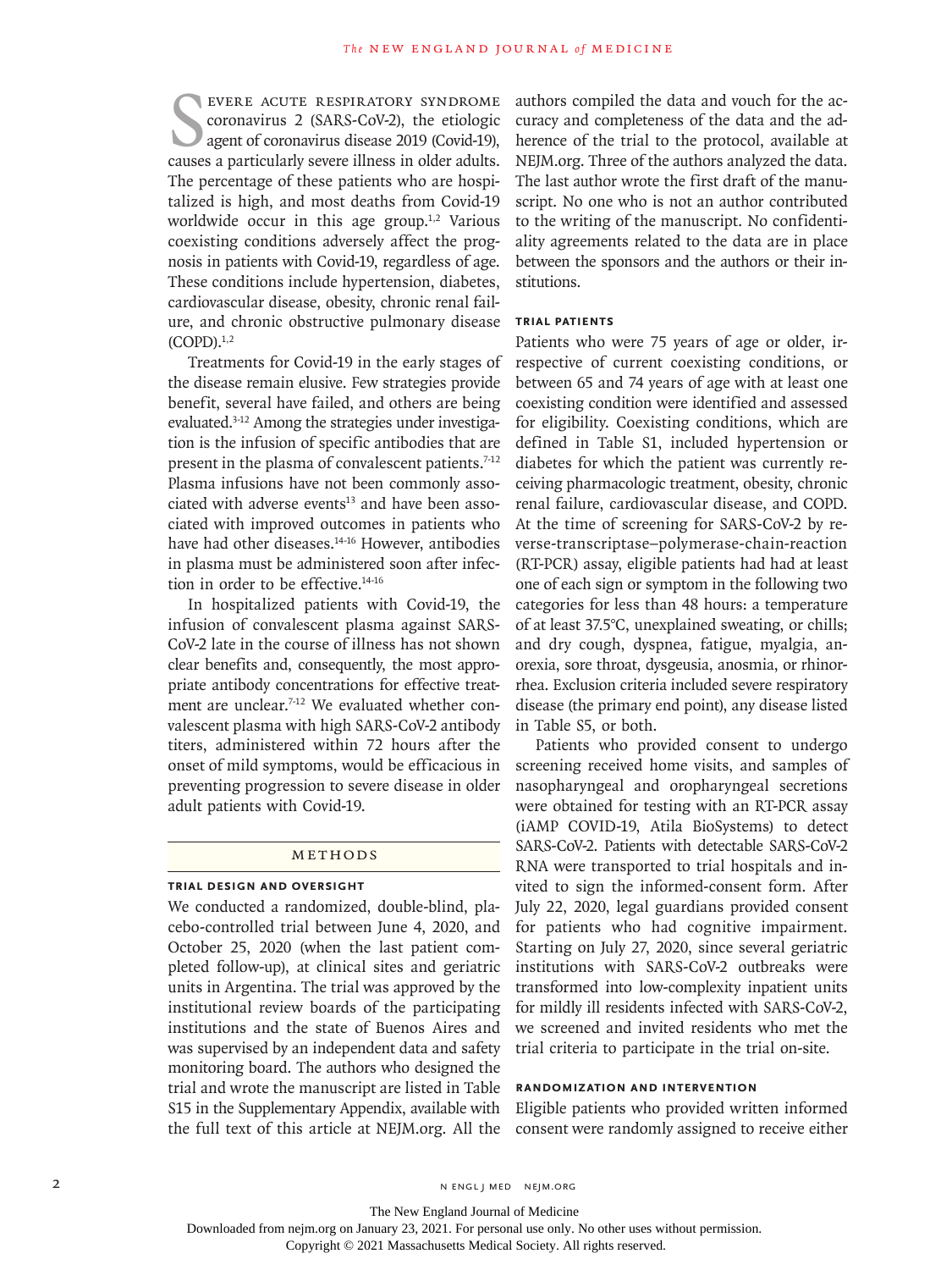250 ml of convalescent plasma with an IgG titer greater than 1:1000 against SARS-CoV-2 spike (S) protein (COVIDAR IgG, Instituto Leloir, Argentina) or 250 ml of placebo (0.9% normal saline). The convalescent plasma was arbitrarily defined as "high-titer" and included antibody concentrations in the upper 28th percentile. A computergenerated randomization sequence with a balanced permuted block design (block size 2) was prepared at the data center.

Convalescent plasma or placebo was administered less than 72 hours after the onset of symptoms, and the infusions were given over a period of 1.5 to 2.0 hours. Both the convalescent plasma and placebo were concealed with opaque bags and tape to cover the infusion catheter. Patients were monitored for adverse events until 12 hours after the intervention.

A total of 479 potential plasma donors who had had SARS-CoV-2 infection for a minimum of 10 days and who had been asymptomatic for 3 days or longer and had two negative RT-PCR tests<sup>17</sup> were identified through hospital lists and an online campaign. Potential donors who provided written informed consent were visited at home and screened for SARS-CoV-2 S IgG at a titer greater than 1:1000 in serum. Each of the 135 candidates (28%) with adequate titers donated 750 ml of plasma (see Fig. S6).

# **Clinical and Laboratory Monitoring**

A total of 24 hours after the end of the infusion, a sample of venous blood (5 ml) was obtained from the patients. Serum samples were preserved at −20°C until completion of the trial. We assayed anti–S IgG SARS-CoV-2 using the COVIDAR IgG test. In addition, we assayed samples using the SARS-CoV-2 Spike S1-RBD IgG enzyme-linked immunosorbent assay detection kit (GenScript) and the SARS-CoV-2 surrogate virus neutralization test kit (GenScript).

The patients' clinical status was monitored daily by trial physicians until day 15 to assess for primary end-point events that occurred in the hospital, in participating geriatric institutions, or at home if the patients had been discharged (Figs. S7 and S8). Patients who had persistent symptoms for which medical care was warranted were followed until the resolution of symptoms or for a maximum of 25 days to assess for secondary end-point events. The trial physicians used predesigned questionnaires to collect clinical information. None of the patients received any experimental therapy for Covid-19 besides convalescent plasma. Data were recorded on paper forms and then double-entered into an electronic database.

# **Trial End Points**

The primary end point of the trial was the development of severe respiratory disease, defined as a respiratory rate of 30 breaths per minute or more, an oxygen saturation of less than 93% while the patient was breathing ambient air, or both. Patients were assessed for this end-point event between 12 hours after the infusion of convalescent plasma or placebo and day 15 of trial participation.

Prespecified secondary clinical end points were life-threatening respiratory disease (defined as oxygen supplementation at a fraction of inspired oxygen [F<sub>IO<sub>2</sub>] of 100%, noninvasive or invasive</sub> ventilation, admission to an intensive care unit, or any combination of these), critical systemic illness (respiratory failure with a ratio of the partial pressure of oxygen to  $\text{Fro}_2 \leq 200 \text{ mm Hg}$ , shock, multiple organ dysfunction syndrome, or any combination of these), and death associated with Covid-19. Patients in whom the illness had not resolved were assessed for these end-point events until day 25 of trial participation. On July 22, 2020, we amended the protocol to include a fourth secondary end point that included any of the three secondary end points described above, alone or in combination.

#### **Early Trial Termination**

The trial was initiated when the number of cases of Covid-19 in Buenos Aires was high. However, as the number of cases decreased, it became clear that it would take approximately 5 months to reach the enrollment goal. Consequently, after discussions with the data and safety monitoring board and enrollment of 76% of the target population, we decided that it would be logistically impossible and ethically questionable, given the daily cost of the pandemic in lives and illness, to continue the trial, and we stopped to examine the results.

#### **Statistical Analysis**

Given the complexity of implementing this intervention, the minimal clinically important difference was set at a 40% relative reduction for an

The New England Journal of Medicine

Downloaded from nejm.org on January 23, 2021. For personal use only. No other uses without permission.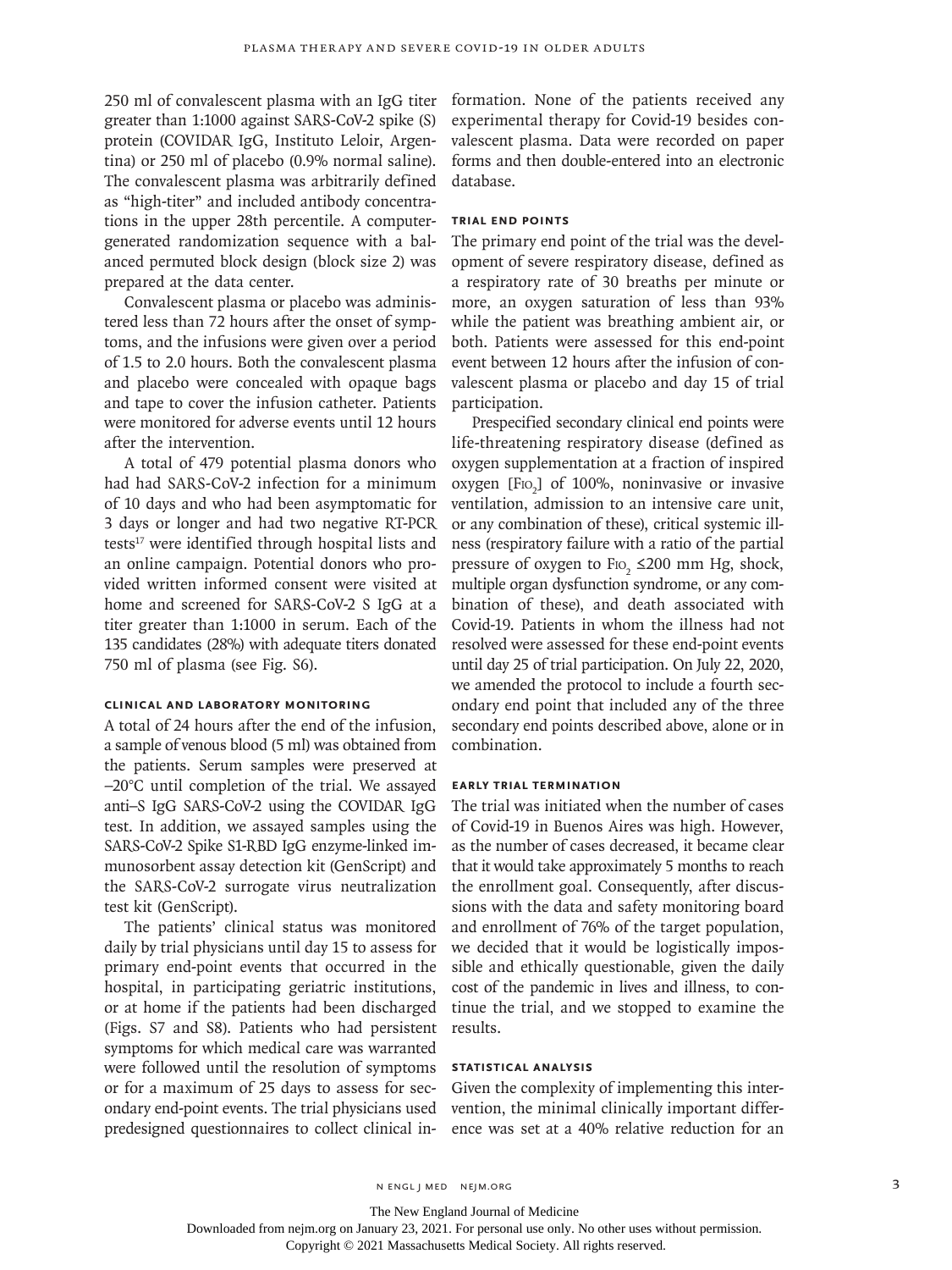expected 50% of the patients in the placebo group and 30% of the patients in the convalescent plasma group who would have a primary end-point event. We estimated that a total sample size of 210 patients (105 per trial group) would provide the trial with 80% power to detect a between-group difference, at a significance level of  $\alpha$ =0.05. We used a two-sided z-test of proportions with continuity correction and one planned interim analysis with the O'Brien–Fleming spending function to determine the test boundaries.

In the intention-to-treat analysis, the end points were assessed from the time of randomization. Continuous variables are presented as means and standard deviations or medians and interquartile ranges, as appropriate, and categorical variables are presented as percentages.

In the primary analysis strategy, we used the Kaplan–Meier product limit estimates to compare the time to reach the primary end point in the trial groups. An estimate of the relative risk and 95% confidence interval was also reported. A modified intention-to-treat analysis excluded patients who became ineligible between randomization and the administration of convalescent plasma or placebo.

The protocol prespecified an evaluation of IgG protection correlates and a subgroup analysis that was suggested by the data and safety monitoring board and approved by the institutional review boards on November 2, 2020. This analysis included an evaluation of end-point events in patients who were 75 years of age or older, irrespective of coexisting conditions, and in those between 65 and 74 years of age who had at least one coexisting condition.

#### **RESULTS**

# **Trial Population**

A total of 165 patients presented with symptoms that met the eligibility criteria and tested positive for SARS-CoV-2 RNA (Fig. S1). Four of these patients became ineligible before enrollment, and one did not provide consent to participate in the trial. Therefore, 160 patients with SARS-CoV-2 infection underwent randomization; 80 were assigned to receive convalescent plasma and 80 were assigned to receive placebo. Five of 160 patients (3%; 3 patients who were assigned to receive convalescent plasma and 2 who were assigned to receive placebo) received convalescent plasma or

placebo after they had a primary end-point event. Hypoxemia developed before the infusion in an additional patient who had been assigned to receive convalescent plasma, and that patient did not receive convalescent plasma but was included in the analysis.

A total of 160 patients were included in the intention-to-treat analysis. One patient voluntarily left the trial on day 9 of follow-up. After day 15, a total of 38 of 160 patients (24%) continued to have Covid-19 symptoms for which hospitalization was warranted, and they were followed for 16 to 25 days, until recovery or death. By day 25 of follow-up, only 2 patients were receiving oxygen support. Both recovered by day 27.

The mean (±SD) age of the patients was 77.2±8.6 years, and 100 patients (62%) were women (Table 1). A total of 72 patients (45%) were 65 to 74 years of age and 88 (55%) were 75 years of age or older. There were no clinically significant imbalances in baseline characteristics between the convalescent plasma and placebo groups. Most patients had prespecified coexisting conditions at enrollment (Table 1). The administration of convalescent plasma was not associated with any solicited adverse events (Table S6).

#### **Primary End Point**

In the intention-to-treat population, severe respiratory disease developed in 13 of 80 patients (16%) who received convalescent plasma and in 25 of 80 patients (31%) who received placebo (relative risk, 0.52; 95% confidence interval [CI], 0.29 to 0.94;  $P=0.03$ ) (Table 2). As shown in Figure 1, in the time-to-event analysis, the median time to the development of severe respiratory disease in the convalescent plasma group (15 days; interquartile range, 15 to 15) was longer than that in the placebo group (15 days; interquartile range, 9 to 15) ( $P=0.03$ ). The relative risk reduction with convalescent plasma was 48%, and the number needed to treat to avert an episode of severe respiratory disease was 7 (95% CI, 4 to 50).

Four patients in the convalescent plasma group and 2 patients in the placebo group became ineligible because they had a primary end-point event before they received convalescent plasma or placebo (one of them, who was assigned to receive convalescent plasma, did not receive a transfusion). A modified intention-to-treat population that excluded these patients showed a larger intervention effect size; severe respiratory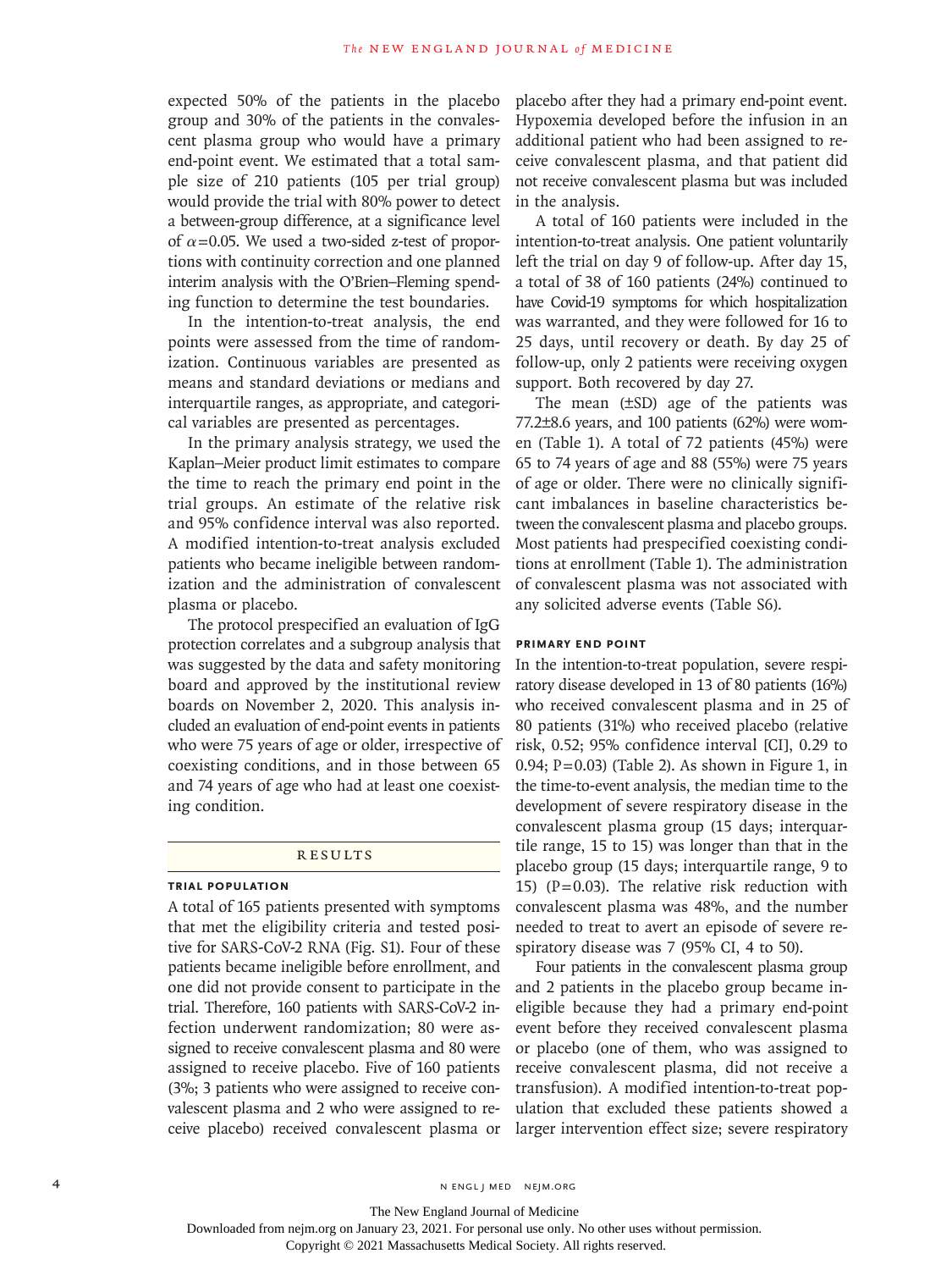| Table 1. Baseline Characteristics of the Patients in the Intention-to-Treat Population.* |                                          |                       |  |  |
|------------------------------------------------------------------------------------------|------------------------------------------|-----------------------|--|--|
| Variable                                                                                 | <b>Convalescent Plasma</b><br>$(N = 80)$ | Placebo<br>$(N = 80)$ |  |  |
| Demographic characteristics                                                              |                                          |                       |  |  |
| $Age - yr$                                                                               | $76.4 + 8.7$                             | $77.9 + 8.4$          |  |  |
| Age category - no./total no. (%)                                                         |                                          |                       |  |  |
| 65-74 yr                                                                                 | 40/80 (50)                               | 32/80 (40)            |  |  |
| $\geq$ 75 yr                                                                             | 40/80 (50)                               | 48/80 (60)            |  |  |
| Sex - no./total no. (%)                                                                  |                                          |                       |  |  |
| Female                                                                                   | 54/80 (68)                               | 46/80 (58)            |  |  |
| Male                                                                                     | 26/80 (32)                               | 34/80 (42)            |  |  |
| Vital signs                                                                              |                                          |                       |  |  |
| Axillary temperature - °C                                                                | $36.5 \pm 0.7$                           | $36.8 \pm 0.8$        |  |  |
| Heart rate - beats/min                                                                   | $79.8 \pm 13.4$                          | $78.6 \pm 14.1$       |  |  |
| Blood pressure - mm Hg                                                                   |                                          |                       |  |  |
| Systolic                                                                                 | $124.8 \pm 15.6$                         | $125.4 \pm 15.3$      |  |  |
| <b>Diastolic</b>                                                                         | $75.1 \pm 11.2$                          | $75 + 10.9$           |  |  |
| Respiratory rate - breaths/min                                                           | $17+2.8$                                 | $17.3 + 3.0$          |  |  |
| Oxygen saturation while breathing ambient air - %                                        | $96.1 \pm 1.6$                           | $96.1 \pm 1.7$        |  |  |
| Time since onset of symptoms - hr                                                        | $39.6 \pm 13.9$                          | $38.3 \pm 14.3$       |  |  |
| Primary coexisting conditions - no./total no. (%)                                        |                                          |                       |  |  |
| Hypertension for which treatment was being received                                      | 62/80 (78)                               | 52/80 (65)            |  |  |
| Diabetes for which treatment was being received                                          | 23/80 (29)                               | 13/79(16)             |  |  |
| Obesity                                                                                  | 4/80(5)                                  | 8/79(10)              |  |  |
| COPD for which treatment was being received                                              | 2/80(2)                                  | 5/79(6)               |  |  |
| Cardiovascular disease                                                                   | 14/80(18)                                | 7/79(9)               |  |  |
| Chronic renal failure                                                                    | 1/80(1)                                  | 3/79(4)               |  |  |
| At least one primary coexisting condition                                                | 69/80 (86)                               | 62/80 (78)            |  |  |
| Secondary coexisting conditions - no./total no. (%)                                      |                                          |                       |  |  |
| Asthma or other respiratory disease                                                      | 3/80(4)                                  | 3/80(4)               |  |  |
| Noncirrhotic liver disease                                                               | 0/80                                     | 0/80                  |  |  |
| Cancer in remission                                                                      | 4/80(5)                                  | 2/80(2)               |  |  |
| Neurologic disease                                                                       | 11/80 (14)                               | 9/80(11)              |  |  |
| <b>History of smoking</b>                                                                | 13/80 (16)                               | 10/80(12)             |  |  |
| Use of medication                                                                        |                                          |                       |  |  |
| Regular use                                                                              | 76/80 (95)                               | 73/80 (91)            |  |  |
| Use in past 15 days                                                                      | 71/80 (89)                               | 64/80 (80)            |  |  |
| SARS-CoV-2 cycle-threshold value - cycles                                                | $16.4 \pm 7.4$                           | $16.0 \pm 7.9$        |  |  |

\* Plus–minus values are means ±SD. COPD denotes chronic obstructive pulmonary disease, and SARS-CoV-2 severe acute respiratory syndrome coronavirus 2.

disease developed in 9 of 76 patients (12%) in tention-to-treat population, patients in the conthe convalescent plasma group and 23 of 78 pa-valescent plasma group also had a longer time to tients (29%) in the placebo group (relative risk, the development of severe respiratory disease than 0.40; 95% CI, 0.20 to 0.81). In the modified in-those in the placebo group (see Fig. S2).

The New England Journal of Medicine Downloaded from nejm.org on January 23, 2021. For personal use only. No other uses without permission.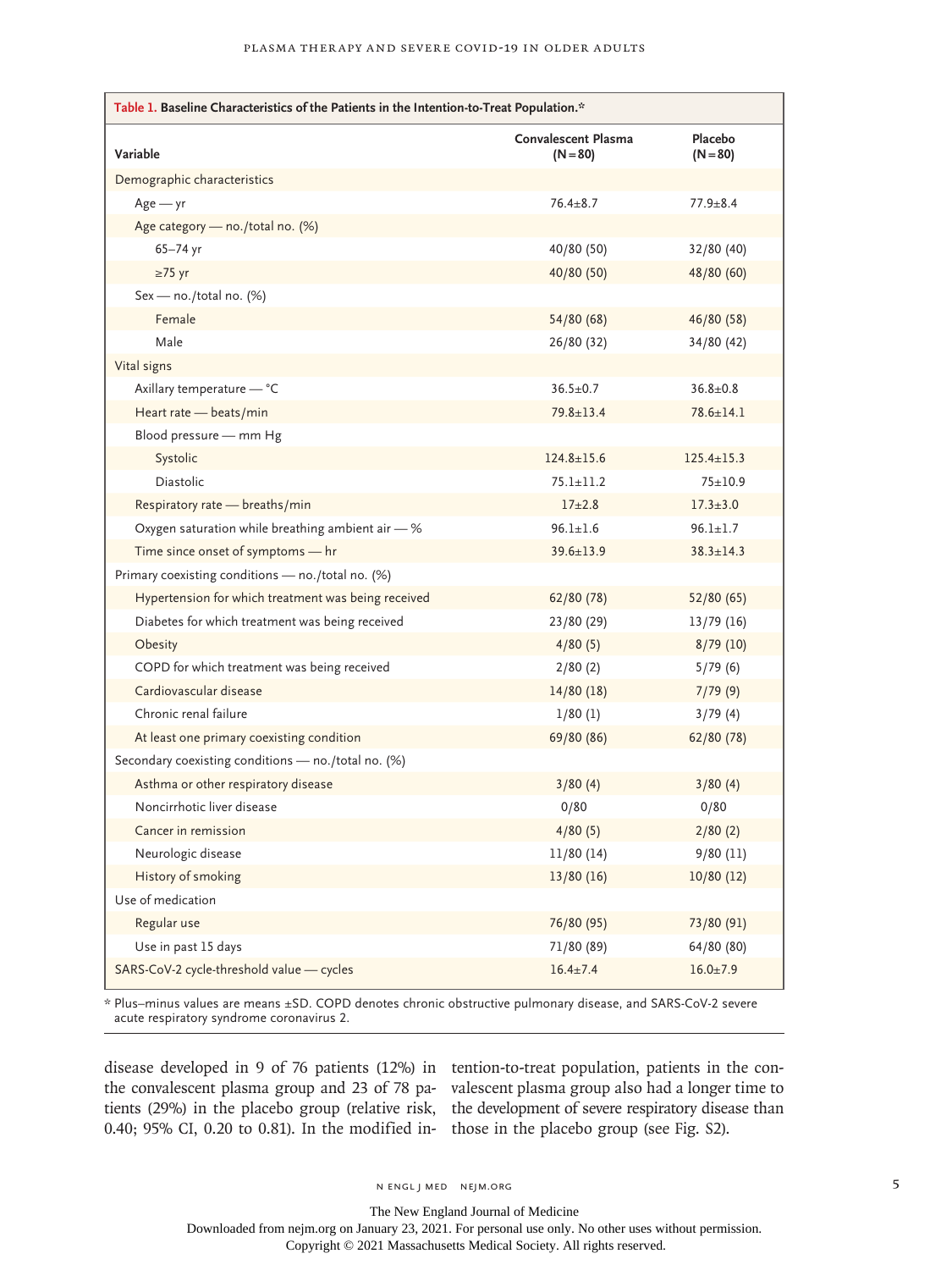| Table 2. Trial End Points in the Intention-to-Treat Population.*                                      |                                   |                       |                                  |  |  |
|-------------------------------------------------------------------------------------------------------|-----------------------------------|-----------------------|----------------------------------|--|--|
| <b>End Point</b>                                                                                      | Convalescent Plasma<br>$(N = 80)$ | Placebo<br>$(N = 80)$ | <b>Relative Risk</b><br>(95% CI) |  |  |
|                                                                                                       | $no. /total no.$ $(\%)$           |                       |                                  |  |  |
| Primary end point: severe respiratory disease                                                         | 13/80(16)                         | 25/80(31)             | $0.52(0.29 - 0.94)$              |  |  |
| Secondary end points                                                                                  |                                   |                       |                                  |  |  |
| Life-threatening respiratory disease                                                                  | 4/80(5)                           | 10/80(12)             | $0.40(0.13 - 1.22)$              |  |  |
| Oxygen supplementation at an Fio <sub>2</sub> of 100%                                                 | 4/80(5)                           | 6/80(8)               | $0.67(0.20 - 2.27)$              |  |  |
| Noninvasive ventilation                                                                               | 1/80(1)                           | 6/80(8)               | $0.17(0.02 - 1.35)$              |  |  |
| Admission to intensive care unit                                                                      | 2/80(2)                           | 6/80(8)               | $0.33(0.07-1.60)$                |  |  |
| Mechanical ventilation                                                                                | 2/80(2)                           | 4/80(5)               | $0.50(0.09 - 2.65)$              |  |  |
| Critical systemic illness                                                                             | 5/80(6)                           | 6/80(8)               | $0.83$ (0.27-2.62)               |  |  |
| Acute respiratory failure                                                                             | 2/80(2)                           | 5/80(6)               | $0.40(0.08 - 2.00)$              |  |  |
| Shock                                                                                                 | 2/80(2)                           | 1/80(1)               | $2.00(0.19 - 21.6)$              |  |  |
| Multiple organ dysfunction syndrome                                                                   | 3/80(4)                           | 5/80(6)               | $0.60(0.15 - 2.43)$              |  |  |
| Death from Covid-19                                                                                   | 2/80(2)                           | 4/80(5)               | $0.50(0.09 - 2.65)$              |  |  |
| Life-threatening respiratory disease, critical systemic<br>illness, or death, alone or in combination | 7/80(9)                           | 12/80(15)             | $0.58(0.24 - 1.41)$              |  |  |

\* CI denotes confidence interval, and F102 fraction of inspired oxygen.



**Figure 1. Time to the Development of Severe Respiratory Disease Due to Coronavirus Disease 2019, According to Trial Group in the Intention-to-Treat Analysis.**

Shown are Kaplan–Meier estimates of the time from the intervention (administration of convalescent plasma or placebo) to the development of severe respiratory disease. The tick marks on the curves represent the interquartile range in the Kaplan–Meier time-to-event analysis in the conva-

## **Secondary End Points**

Secondary end-point results are provided in Table 2. Four convalescent plasma recipients (5%) and 10 placebo recipients (12%) had life-threatening respiratory disease, and 5 (6%) and 6 (8%), respectively, had a critical systemic illness. Two patients in the convalescent plasma group and 4 patients in the placebo group died. A combined secondary end-point event (life-threatening respiratory disease, critical systemic illness, and death, or any of these outcomes) occurred in 7 patients (9%) who received convalescent plasma and 12 patients (15%) who received placebo. Secondary end-point results in the modified intention-totreat analysis are presented in Table S10.

### **Antibody Titers**

The distribution of anti–SARS-CoV-2 serum S IgG titers 24 hours after infusion differed significantly in the two groups, with higher concentrations in patients in the convalescent plasma group (median log anti–SARS-CoV-2 S IgG titer, 5.7; interquartile range, 4.9 to 6.3) than in those in the placebo group (median log anti–SARS-CoV-2 S IgG titer, 3.9; interquartile range, 3.9 to 4.7)

6 **n** engl j med nejm.org neighbors in the neutral media  $\frac{1}{2}$  media  $\frac{1}{2}$  media  $\frac{1}{2}$  media  $\frac{1}{2}$  media  $\frac{1}{2}$  media  $\frac{1}{2}$  media  $\frac{1}{2}$  media  $\frac{1}{2}$  media  $\frac{1}{2}$  media  $\frac{1}{2}$  media  $\frac{1$ 

The New England Journal of Medicine Downloaded from nejm.org on January 23, 2021. For personal use only. No other uses without permission.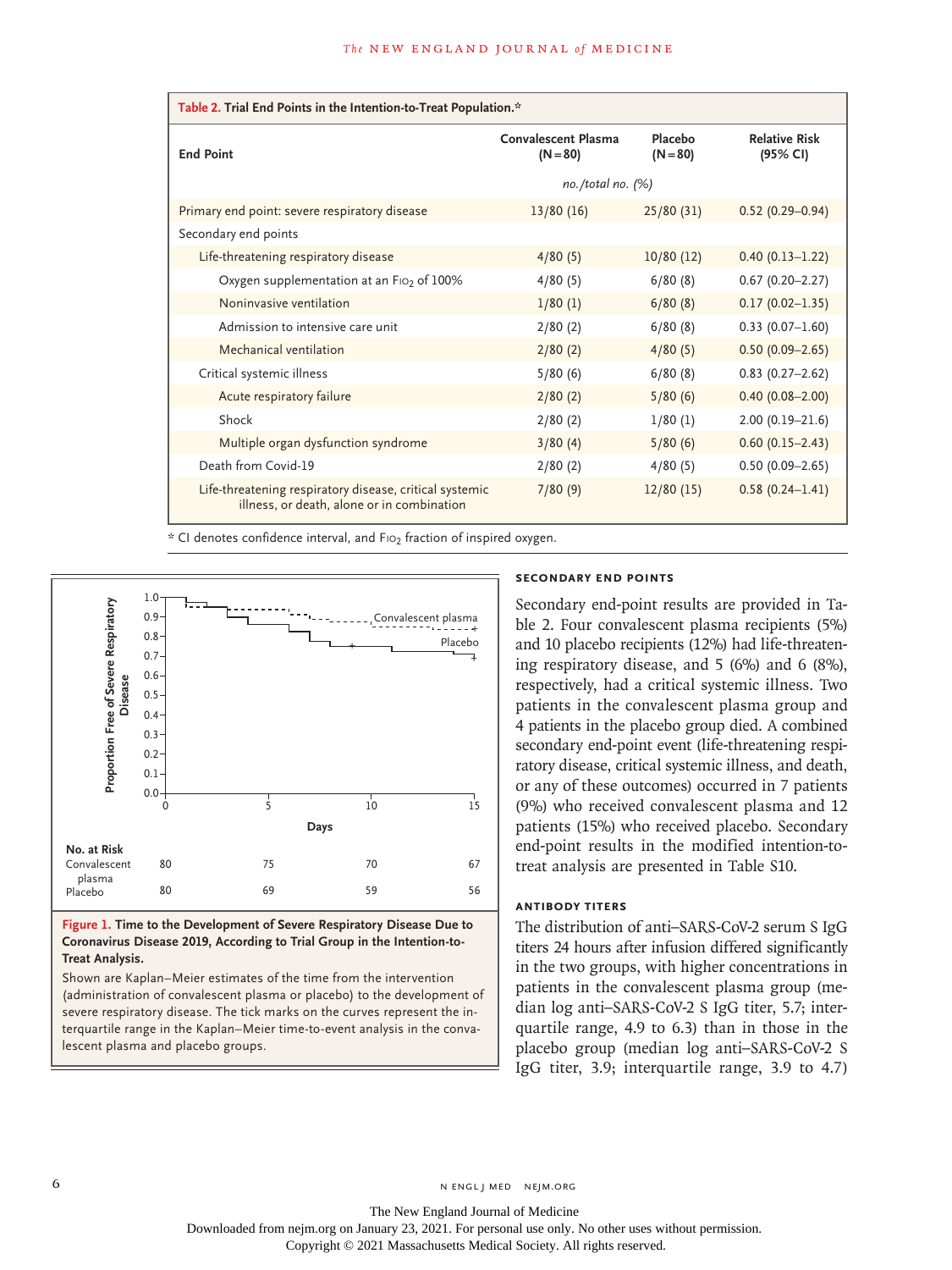| Table 3. Primary End Point, According to Donor SARS-CoV-2 S IgG Titer. |                                                           |                                  |                                          |  |
|------------------------------------------------------------------------|-----------------------------------------------------------|----------------------------------|------------------------------------------|--|
| <b>Patient Group</b>                                                   | <b>Patients with Severe</b><br><b>Respiratory Disease</b> | <b>Relative Risk</b><br>(95% CI) | <b>Relative Risk</b><br><b>Reduction</b> |  |
|                                                                        | $no. /total no.$ $(\%)$                                   |                                  | percent                                  |  |
| Placebo group                                                          | 25/80(31)                                                 | 1.00                             |                                          |  |
| Recipient of SARS-CoV-2 S IgG in donor plasma*                         |                                                           |                                  |                                          |  |
| At a titer at or above median concentration                            | 3/36(8)                                                   | $0.27(0.08 - 0.68)$              | 73.3                                     |  |
| At a titer below median concentration                                  | 9/42(21)                                                  | $0.69(0.34 - 1.31)$              | 31.4                                     |  |
| * The median concentration is a SARS-CoV-2 S IgG titer of 1:3200.      |                                                           |                                  |                                          |  |

(Fig. 2). A comparison between severe and mild cases of illness showed no IgG correlate of protection for antibodies against SARS-CoV-2 in the serum samples of convalescent plasma recipients (Fig. S5B).

Conversely, a dose-dependent effect was observed for SARS-CoV-2 S IgG titers in plasma bags (Table 3). Donor titers selected on the basis of a median titer of 1:3200 showed a relative risk reduction of 73.3%, with a number needed to treat of 4 (range, 3 to 11) to avoid a worsening of Covid-19 in recipients of antibody concentrations above the median concentration (Table 3). The SARS-CoV-2 S IgG results were replicated with the use of a different SARS-CoV-2 spike S1-RBD IgG commercial assay; this assay provides a potential alternative tool for donor selection  $(r=0.7;$ 95% CI, 0.6 to 0.8) (see Fig. S3).

#### Discussion

We report the use of convalescent plasma in older adult patients early in the course of Covid-19. The administration of convalescent plasma with high titers of antibodies against SARS-CoV-2 to infected patients within 72 hours after the onset of symptoms reduced the risk of progression to severe respiratory disease by 48%. Although our trial lacked the statistical power to discern longterm outcomes, the convalescent plasma group appeared to have better outcomes than the placebo group with respect to all secondary end points. Our findings underscore the need to return to the classic approach of treating acute viral infections early, and they define IgG targets that facilitate donor selection.

Our trial has fundamental differences in design from previous randomized trials of convalescent plasma therapy in patients with Covid-19 (see Table S14).<sup>7-11</sup> For example, we focused on older adults because they are most affected by the Covid-19 pandemic.<sup>1,2</sup> Previous trials involved adults who were 18 years of age or older. $7-11$  In addition, we aimed to stop disease progression early and at a mild stage. Our primary end point was an enrollment criterion in previous studies. Consequently, our patients had had symptoms for less than 3 days at enrollment, whereas the median duration of symptoms ranged from 8 to 30 days in other trials.<sup>7-11</sup>

Studies have suggested that antibody interventions against Covid-19 work better when administered early in the course of the illness. In one study involving patients in Houston, mortality decreased only among patients who received convalescent plasma within 72 hours after admission,<sup>8</sup> and in a large U.S. multicenter study, mortality at 7 days was lower among hospitalized



**Figure 2. SARS-CoV-2 Serum Titers, According to Trial Group.**

Shown are IgG antibody titers against SARS-CoV-2 spike (S) protein in the convalescent plasma and placebo groups 24 hours after infusion. The horizontal bars indicate medians, and the shaded gray areas interquartile rang-

n engl j med nejm.org 7

The New England Journal of Medicine

Downloaded from nejm.org on January 23, 2021. For personal use only. No other uses without permission.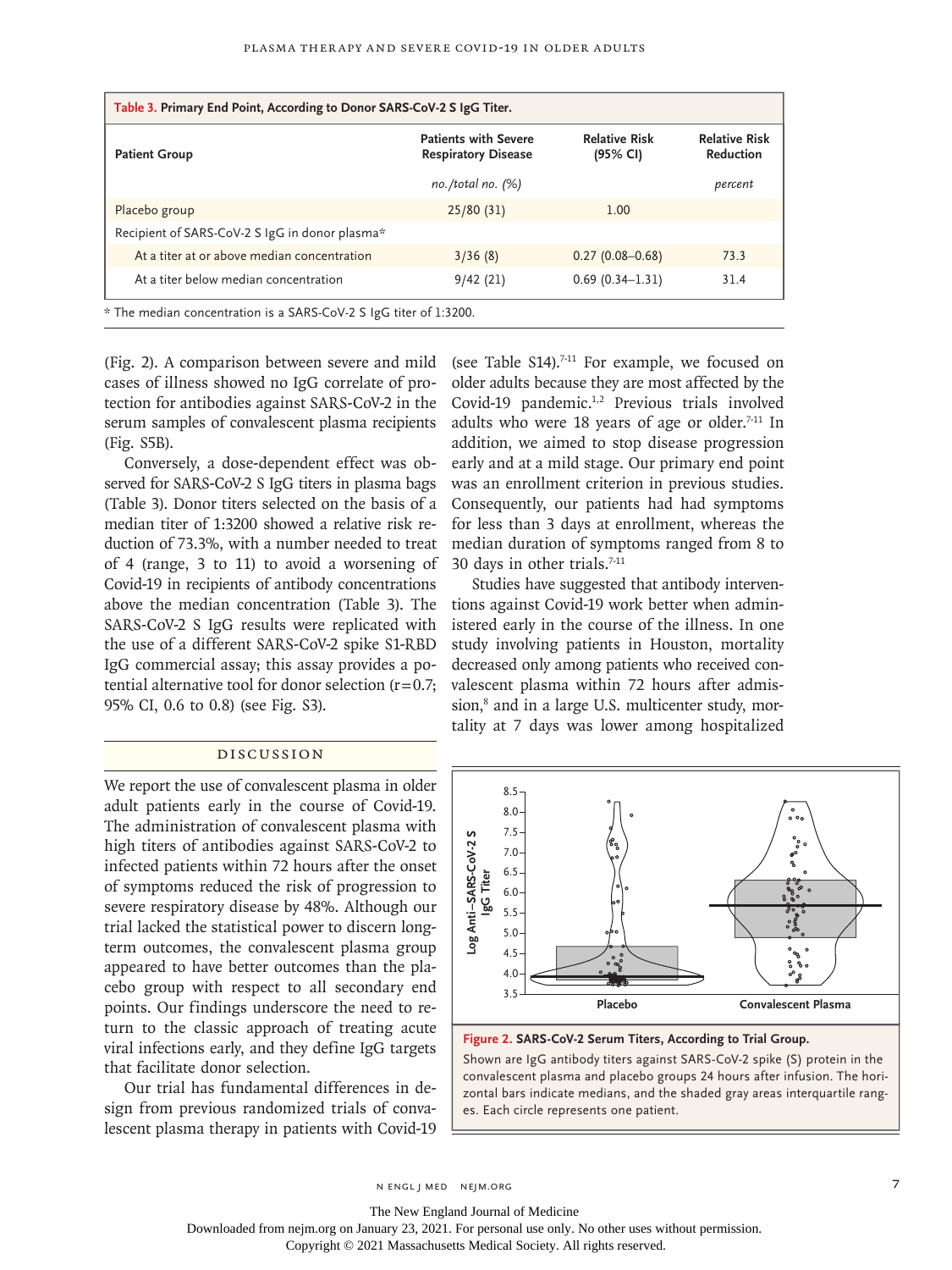patients who received transfusions within 72 hours after diagnosis than among those who received transfusions later.<sup>12</sup> Recently, on the basis of clinical benefits that were prespecified in the secondary end points of the Blocking Viral Attachment and Cell Entry with SARS-CoV-2 Neutralizing Antibodies (BLAZE-1) trial, the Food and Drug Administration granted emergency use authorization for monoclonal antibodies to treat outpatients with mild-to-moderate Covid-19.18,19 Access to convalescent plasma can be rapid in many low- and middle-income countries, and at a per-patient cost of \$186.25 (U.S. dollars) for plasma infusion in Buenos Aires (Table S13), it is a potentially inexpensive alternative to monoclonal antibodies. The early administration of convalescent plasma in our small randomized clinical trial, which had a wide 95% confidence interval for the primary end point, was not associated with any serious side effects.

In order to provide convalescent plasma of all blood types to 15 institutions, two infusion teams with persons who were aware of the trial-group assignments drove from a central hemotherapy station where the convalescent plasma was stored to all the trial hospitals after randomization. The trial region was more than 100 square miles, and security challenges precluded access to several hospitals after 8 p.m. Consequently, six patients had a primary end-point event before they received convalescent plasma or placebo. The exclusion of these patients in the modified intention-to-treat analysis increased the efficacy to 60%. Again, this finding suggests that early intervention is critical for efficacy.

Our trial showed a dose-dependent IgG effect in convalescent plasma infusions. Plasma with IgG titers of 1:3200 or higher reduced the risk of severe respiratory disease by 73%; this exploratory result directly implicates antibodies as the active therapeutic ingredient in convalescent plasma. "Super donors" with IgG titers of 1:12,800 or higher and perhaps immunized persons in the future could contribute to build a therapeutic arsenal. Among the plasma donors in our trial, 71% of those with titers of 1:3200 or higher had been hospitalized. Since high IgG titers can be maintained for months, hospitalized patients with

high titers should be identified for future plasma donations.20

In our randomized, controlled trial, the administration of high-titer convalescent plasma against SARS-CoV-2 to infected older adults within 72 hours after the onset of mild symptoms reduced the progression of Covid-19 to severe illness. This simple and inexpensive intervention can reduce demands on the health care system and may save lives. Early infusions of convalescent plasma can provide a bridge to recovery for at-risk patients until vaccines become widely available.

Supported by the Bill and Melinda Gates Foundation and by the Fundación INFANT Pandemic Fund, which received contributions from Laboratorio Roemmers, Bodega Vistalba, Swiss Medical Group, Laboratorios Bago, Laboratorio Raffo, Laboratorios Monserrat y Eclair, Tuteur Sacifia, TASA Logistica, Fundación Inversiones y Representaciones, Puerto Asís Investments, and Fundación Hematológica Sarmiento and individual contributions from Alec Oxenford, Carlos Kulish and family, Renato Montefiore and family, Irene Gorodisch, Alejandro Gorodisch, the Braun family, Agustín Otero-Monsegur, and Luis R. Otero.

Disclosure forms provided by the authors are available with the full text of this article at NEJM.org.

A data sharing statement provided by the authors is available with the full text of this article at NEJM.org.

We thank Ana L. Ayrolo, Paula Cipriani, Veronica Bianchi, Omar Lavieri, Cecilia Riera Sala, Carola Candurra, Roxana Olivera, Emiliano Sosa, Sergio Maldonado, Ariel Guzman, Daniel Gollan, Fernan Quiros, Luana Volnovich, Alejandro Aimar, Mariana Bertolini, Manuela Bermudez, Luis M. Prudent, Daniel Stamboulian, Juan M. Rey Liste, Cristian Werb, Sebastian Crespo, Joaquin Larrabide, Carlos Anigstein, Adrian Galloso, Luis Parrilla, Manuel Debatista, Sandra Lobosco, Martin Donghi, Gerry Garbulsky, Alan Gegenschatz, Marcelo Kamijo, Luciana Armengol, Adriana Romeo, Alejandra Castro, Alfredo de Monte, Ana La Rosa, Ana M. Chiaro, Ana Stilman, Andrea Argüello, Andrea Churba, Andrea Di Fabio, Andrea Gonzalez, Carolina Castro, Carolina Chicote, Carolina Hardoy, Carolina Vairo, Cecilia Fernandez Parmo, Cecilia Masdeu, Daniel Picciola, Darío Ibañez, Enriqueta Chmielecki, Estela Kalinsky, Fabian Galperin, Felisa Rodríguez Palma, Florencia Martinez Pedemonte, Raúl A. Gómez, Gabriela Lombardi, Gisela Kremenchuzky, Gustavo Rizzo, Nelson Donato, Iván Urlich, Jonathan Cohen, Jorge Aguirre, Jorgelina Centeno, Juan M. Redondo, Leandro Stitzman, M. Cecilia Arias, Marcela Baldoni, Marcela Oksengendler, Marcela Testoni, Marcelo Suarez, M. Mercedes Solis, Mariana Levy, M. Eugenia Segretin, M. Jose Sotti, M. Laura Alzúa, Nora Etchenique, M. Soledad Oporto, Mariana Dunaiewsky, Mariana Loban, Marta Wydra, Miguel A. Patane, Mirta Ludueña, Natalia Gitelman, Pablo Lopez, Pablo Rush, Paula Pini, Sandra Figoni Prado, Sandra Jiménez, Silvana Franco, Silvina Bosco, Silvina Moreno, Silvina Vallieri, Valeria Rios, Veronica Siciliano, Verónica Zlotogorski, Raul A. Gaivironsky, Juan Minatta, Grupo Pediátrico at Hospital Militar Central, and the participating patients and families for their invaluable help. We also thank Drs. Gilda Piaggio, Jorge Hevia, and Roberto Freue, who were members of the data and safety monitoring board.

The New England Journal of Medicine

Downloaded from nejm.org on January 23, 2021. For personal use only. No other uses without permission.